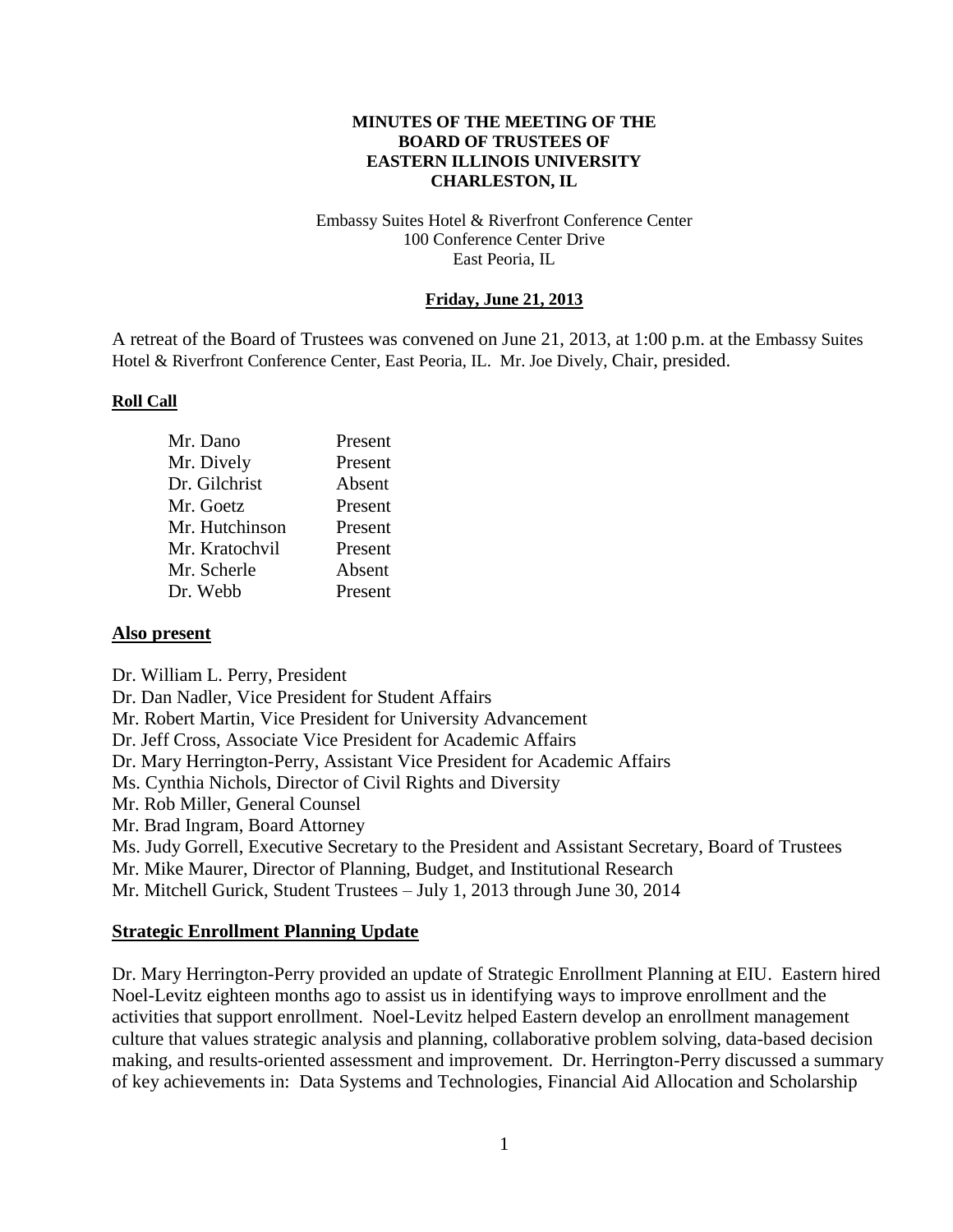Development, Recruitment Programming and Processes, Enrollment Management Staffing/Leadership, Research, and Long-Range Planning.

# **Program Analysis Update**

Dr. Jeff Cross and Mr. Mike Maurer presented the Program Analysis update. The financial sustainability plank of Eastern's strategic plan establishes action plans in three areas: enrollment, donor relations, and program analysis. The program analysis initiative was started in October 2012 with the establishment of a 22-member steering committee charged to develop an analytical template that will be used to document every program's mission centrality, demand, financials, and opportunities. The stated goal of the financial sustainability plank is to downsize or eliminate "academic and administrative programs and positions that are neither financially sustainable nor academically central to our mission." Beginning in fall 2013, program analysis will provide a guide for allocating and reallocating university resources to support academic excellence, strengthening programs that foster sustainable enrollment, supporting university financial sustainability, and identifying opportunities to decrease costs.

President Perry established nine criteria as the overall framework for program analysis: history and relevance to university mission, internal demand for the program, external demand for the program, quality of program outcomes, resources generated by the program, productivity of the program, costs associated with the program, program impact on university mission, and future opportunities for the program.

President Perry approved the proposed template for program analysis in April 2013. The Office of Planning, Budget, and Institutional Research has been creating reports to generate the desired data on enrollment and finances, and the Web Office has been designing the web interface for the template. Analysis of the data and narratives to be collected will begin in fall 2013.

## **Saturday, June 22, 2013**

The retreat of the Board of Trustees was re-convened on June 22, 2013, at 8:30 a.m. Mr. Joe Dively, Chair, presided.

### **Roll Call**

| Mr. Dano       | Present |
|----------------|---------|
| Mr. Dively     | Present |
| Dr. Gilchrist  | Absent  |
| Mr. Goetz      | Present |
| Mr. Hutchinson | Present |
| Mr. Kratochvil | Present |
| Mr. Scherle    | Absent  |
| Dr. Webb       | Present |

### **Also present**

Dr. William L. Perry, President

Mr. Robert Martin, Vice President for University Advancement